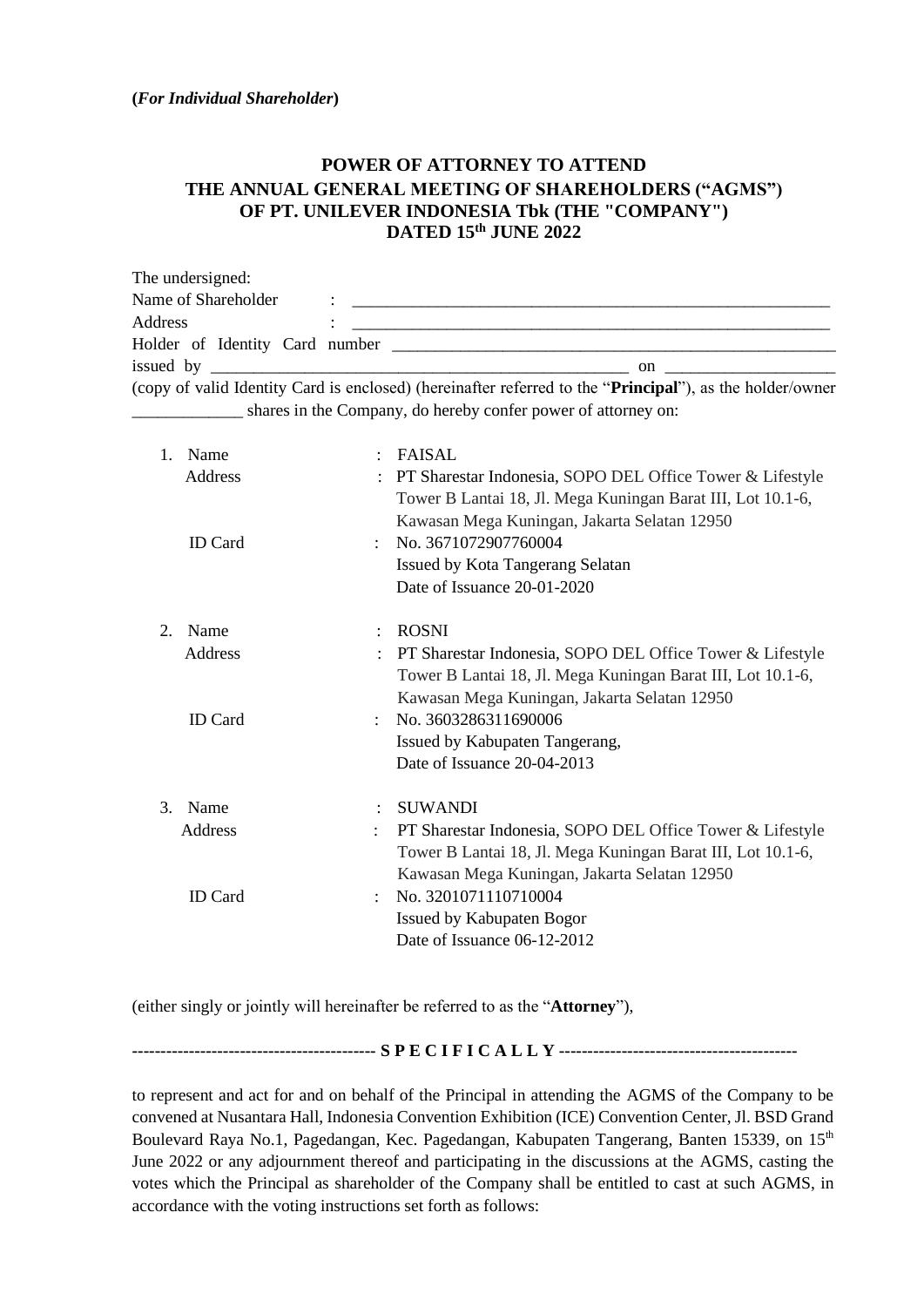|    |      | <b>AGMS AGENDA</b>                                                                                                                                                                                                                                                                                                                           | <b>VOTING INSTRUCTION</b> |                |                |
|----|------|----------------------------------------------------------------------------------------------------------------------------------------------------------------------------------------------------------------------------------------------------------------------------------------------------------------------------------------------|---------------------------|----------------|----------------|
|    |      |                                                                                                                                                                                                                                                                                                                                              | Agree                     | <b>Against</b> | <b>Abstain</b> |
| 1. |      | Approval of the Financial Statement of the<br>Company and Approval of the Annual Report of<br>the Company including the report on the<br>supervisory duties of the Board of Commissioners<br>of the Company for the accounting year ended on<br>31 <sup>st</sup> December 2021                                                               |                           |                |                |
| 2. |      | Determination of the appropriation of the profit of<br>the Company for the accounting year ended on 31<br>December 2021                                                                                                                                                                                                                      |                           |                |                |
| 3. |      | Approval of the proposal on the appointment of a<br>Public Accountant and/or Public Accountant Firm<br>to audit the books of Company for the accounting<br>on 31 <sup>st</sup> December 2022<br>ended<br>year<br>and<br>determination of the honorarium of the Public<br>Accountants as well as any other requirements of<br>its appointment |                           |                |                |
| 4. | a    | Approval on the proposed change in<br>the<br>composition of the Board of Directors of the<br>Company                                                                                                                                                                                                                                         |                           |                |                |
|    | a. 1 | To appoint Mrs. Amaryllis Esti Wijono as new<br>Director of the Company                                                                                                                                                                                                                                                                      |                           |                |                |
|    | a.2  | To appoint Mrs. Anindya Garini Hira Murti Triadi<br>as new Director of the Company                                                                                                                                                                                                                                                           |                           |                |                |
|    | a.3  | To appoint Mr. Sandeep Kohli as new Director of<br>the Compay                                                                                                                                                                                                                                                                                |                           |                |                |
|    | a.4  | To appoint Mr. Shiv Sahgal as new Director of the<br>Company                                                                                                                                                                                                                                                                                 |                           |                |                |
|    | a.5  | To appoint Mr. Viviek Agarwal as new Director of<br>the Company                                                                                                                                                                                                                                                                              |                           |                |                |
|    | a.6  | To approve the resignation of Mr. Badri Narayanan<br>as Director of the Compay                                                                                                                                                                                                                                                               |                           |                |                |
|    | a.7  | To approve the resignation of Mrs. Veronica<br>Winanti Wahyu Utami as Director of the Compay                                                                                                                                                                                                                                                 |                           |                |                |
|    | b    | Determination of remuneration of the members of<br>the Board of Directors and the Board of<br>Commissioners of the Company for the accounting<br>year ended on 31 December 2022                                                                                                                                                              |                           |                |                |

This power of attorney has been conferred on the Attorney under the following conditions:

- a. This Power of Attorney shall not be amended and/or revoked/withdrawn without prior written notification from the principal to PT Sharestar Indonesia, such notification to be received by PT Sharestar Indonesia no later than 3 (three) business days prior to the date of the AGMS. Therefore the Board of Directors of the Company is entitled to assume and conclude that this power of attorney is still valid at the date of the AGMS on 15<sup>th</sup> June 2022, if PT Sharestar Indonesia does not receive such a written notification stating otherwise from the Principal, at least 3 (three) working days before the date of AGMS;
- b. the Principal undertakes to fully accept and to ratify all actions performed by the Attorney on behalf of the Principal, by virtue of this power of attorney;
- c. the Principal confers this power of attorney with the right to delegate this power of attorney to other persons;
- d. this power of attorney is governed under Indonesian laws; and